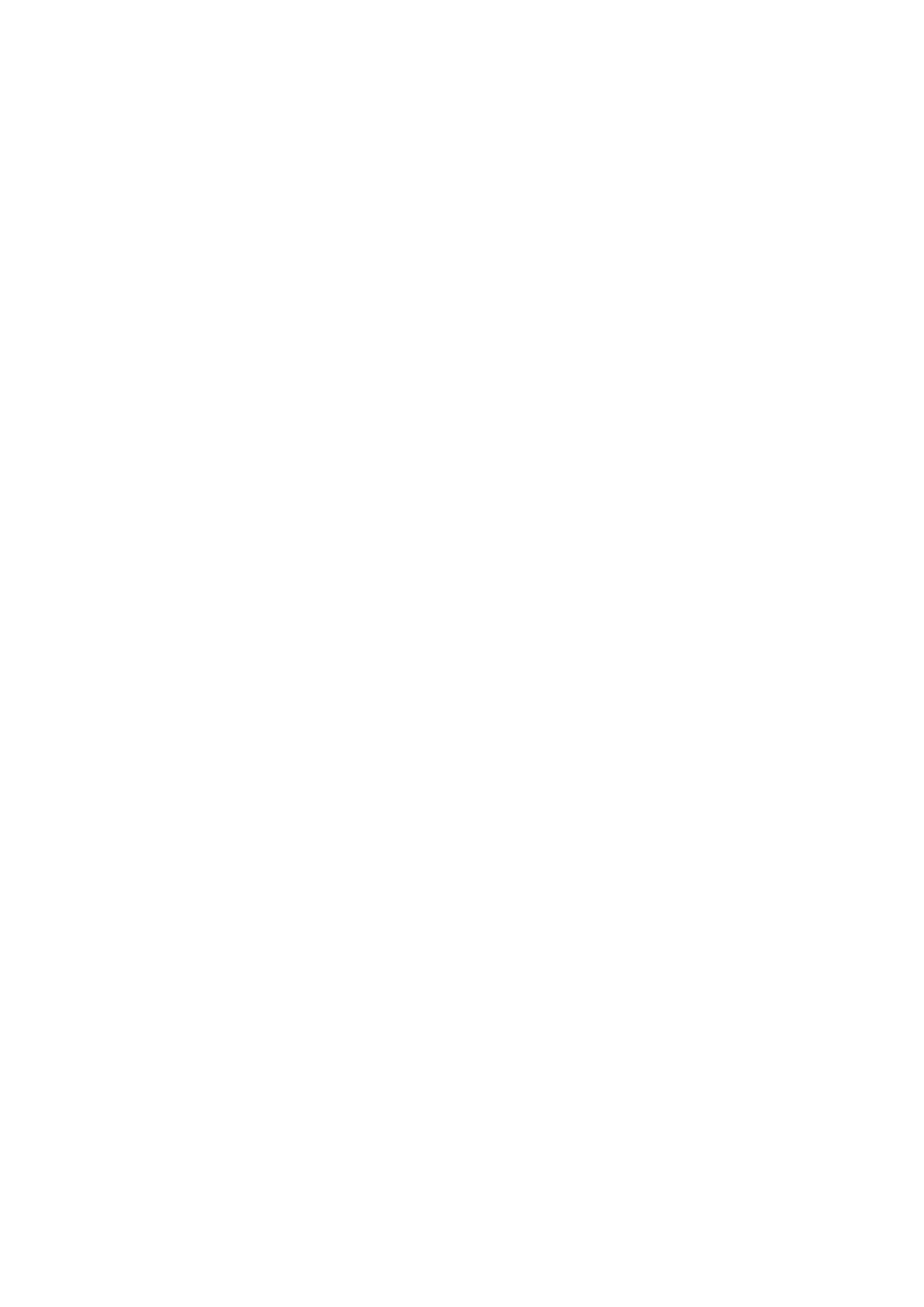

### **WHITE PAPER**

## **THE EUROPEAN<br>ACTION PLAN, ACTION PLAN,** A LABYRINTH WITHOUT BREADCRUMBS TRAIL?

Authors: Caroline VAN AVERMAET & Jérôme VERHAEGEN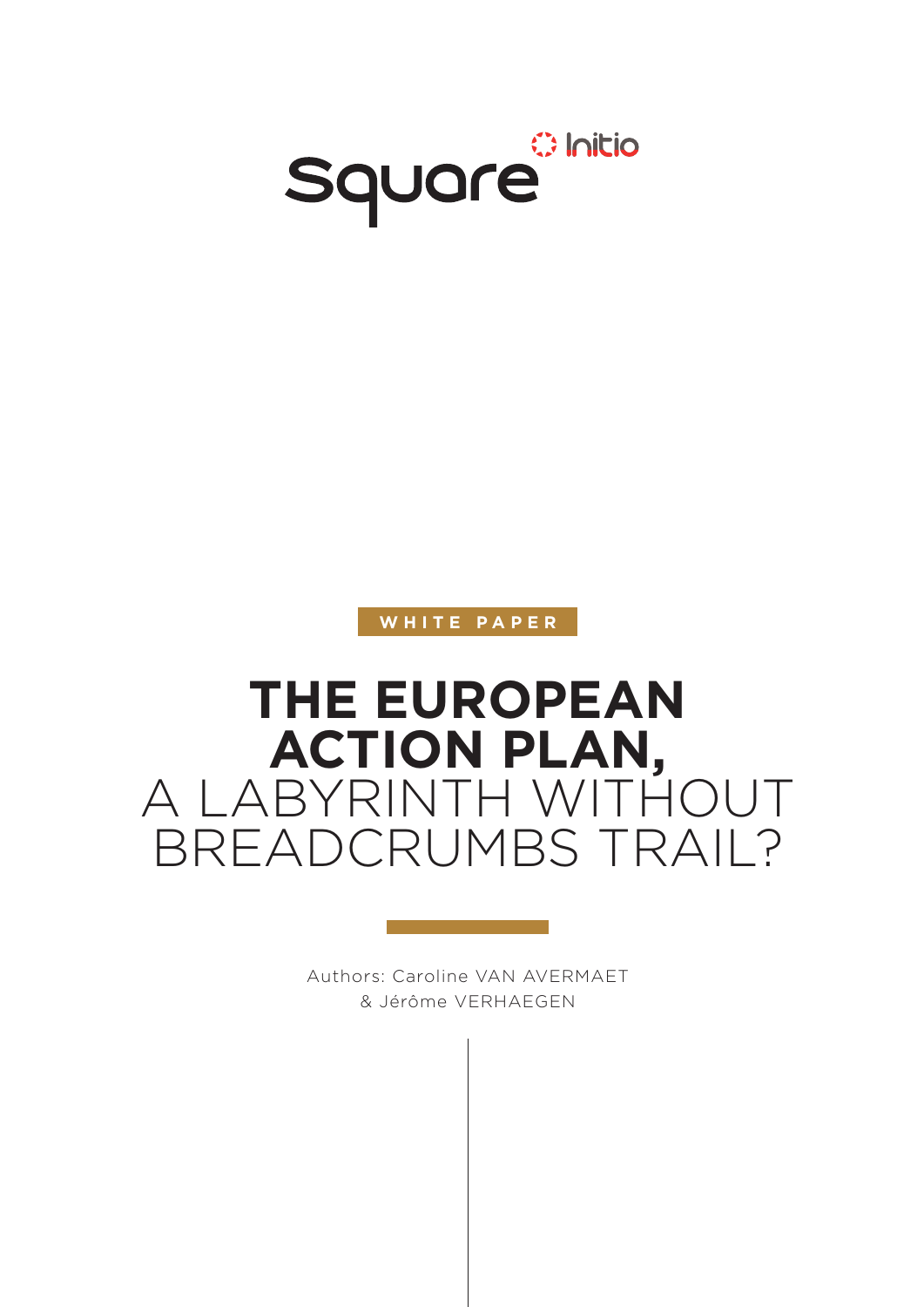The idea behind this paper stems from the observation that, for many professionals, the links between the different directives and the goals of the European Commission concerning sustainable finance to address climate change are mostly abstract. Climate change or sustainable finance topics have already been covered in-depth in different articles, but the way they are all interconnected and the coherence that exists between them was less addressed.

Starting from there, the purpose of this document is to review some directives implemented by the European Commission while showing how they are all interrelated and why they were elaborated.

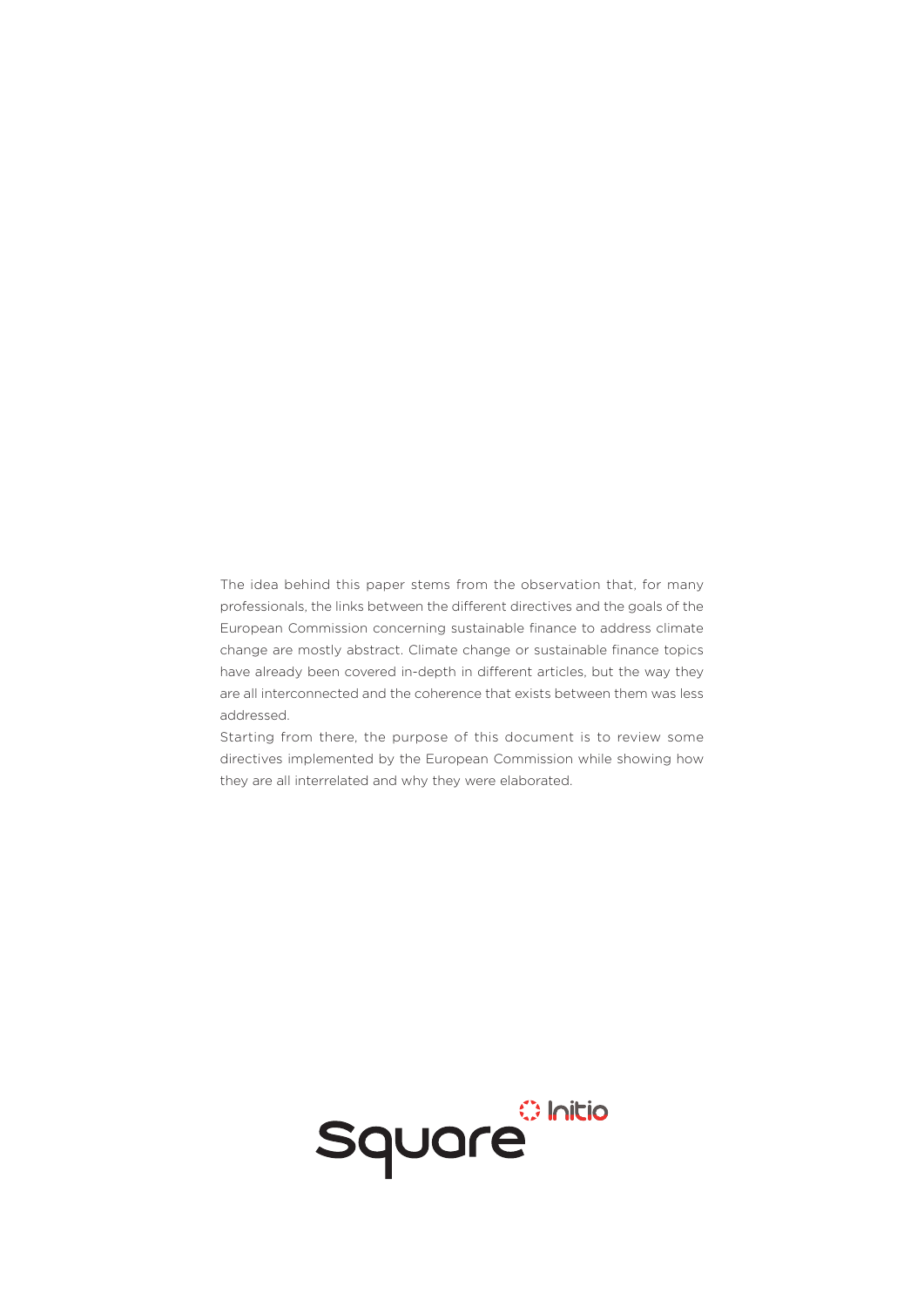### **CONTENTS**

| $\label{th:1} \noindent In to due to an \emph{1} \emph{1} \emph{1} \emph{2} \emph{2} \emph{3} \emph{4} \emph{4} \emph{5} \emph{6} \emph{6} \emph{7} \emph{7} \emph{8} \emph{8} \emph{9} \emph{1} \emph{1} \emph{1} \emph{1} \emph{1} \emph{1} \emph{1} \emph{1} \emph{1} \emph{1} \emph{1} \emph{1} \emph{1} \emph{1} \emph{1} \emph{1} \emph{1} \emph{1} \$ |    |
|--------------------------------------------------------------------------------------------------------------------------------------------------------------------------------------------------------------------------------------------------------------------------------------------------------------------------------------------------------------|----|
| L. What does ESG stand for?                                                                                                                                                                                                                                                                                                                                  | 9  |
| S . Action plan for sustainable finance                                                                                                                                                                                                                                                                                                                      | 10 |
|                                                                                                                                                                                                                                                                                                                                                              | 15 |
|                                                                                                                                                                                                                                                                                                                                                              | 16 |

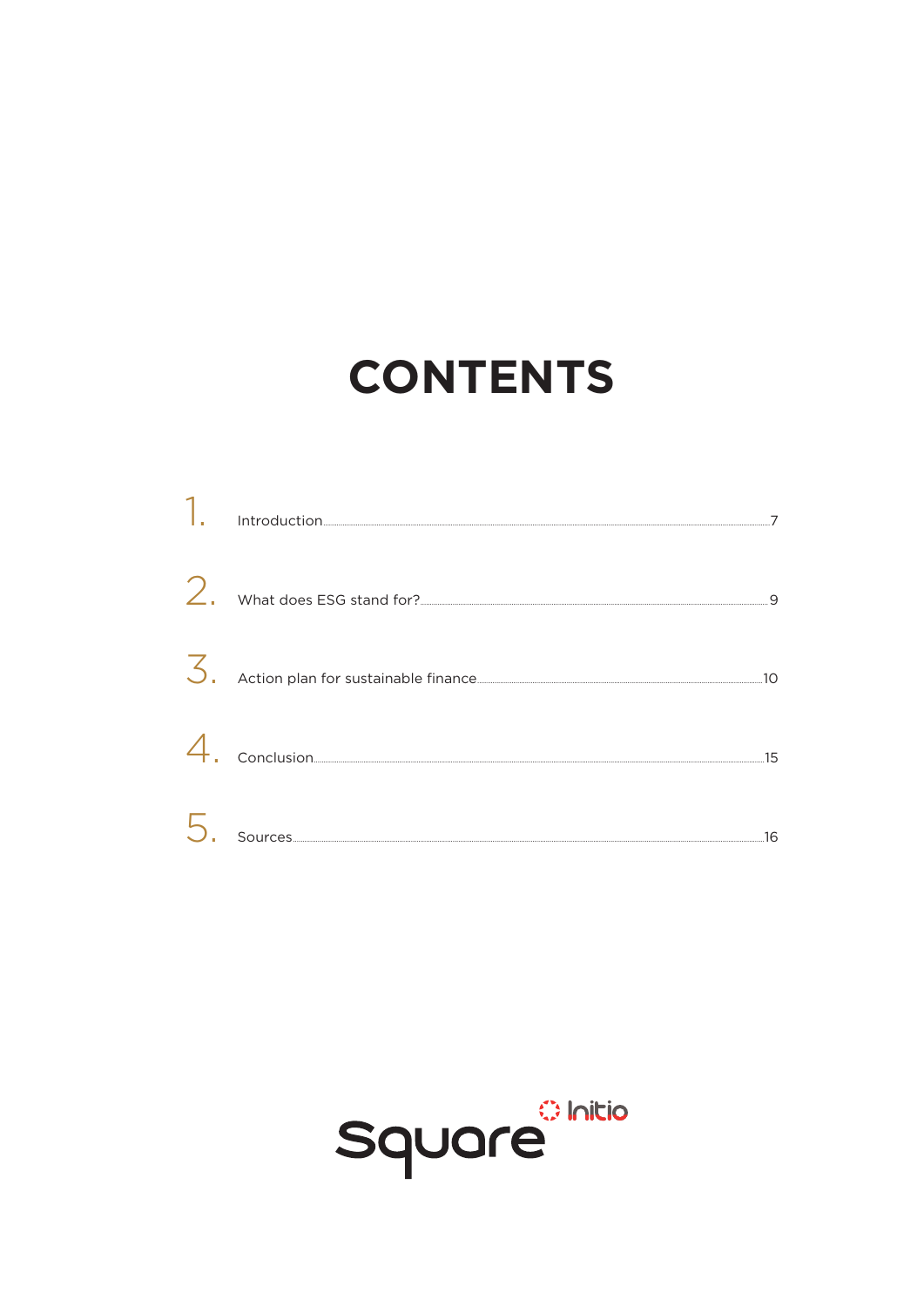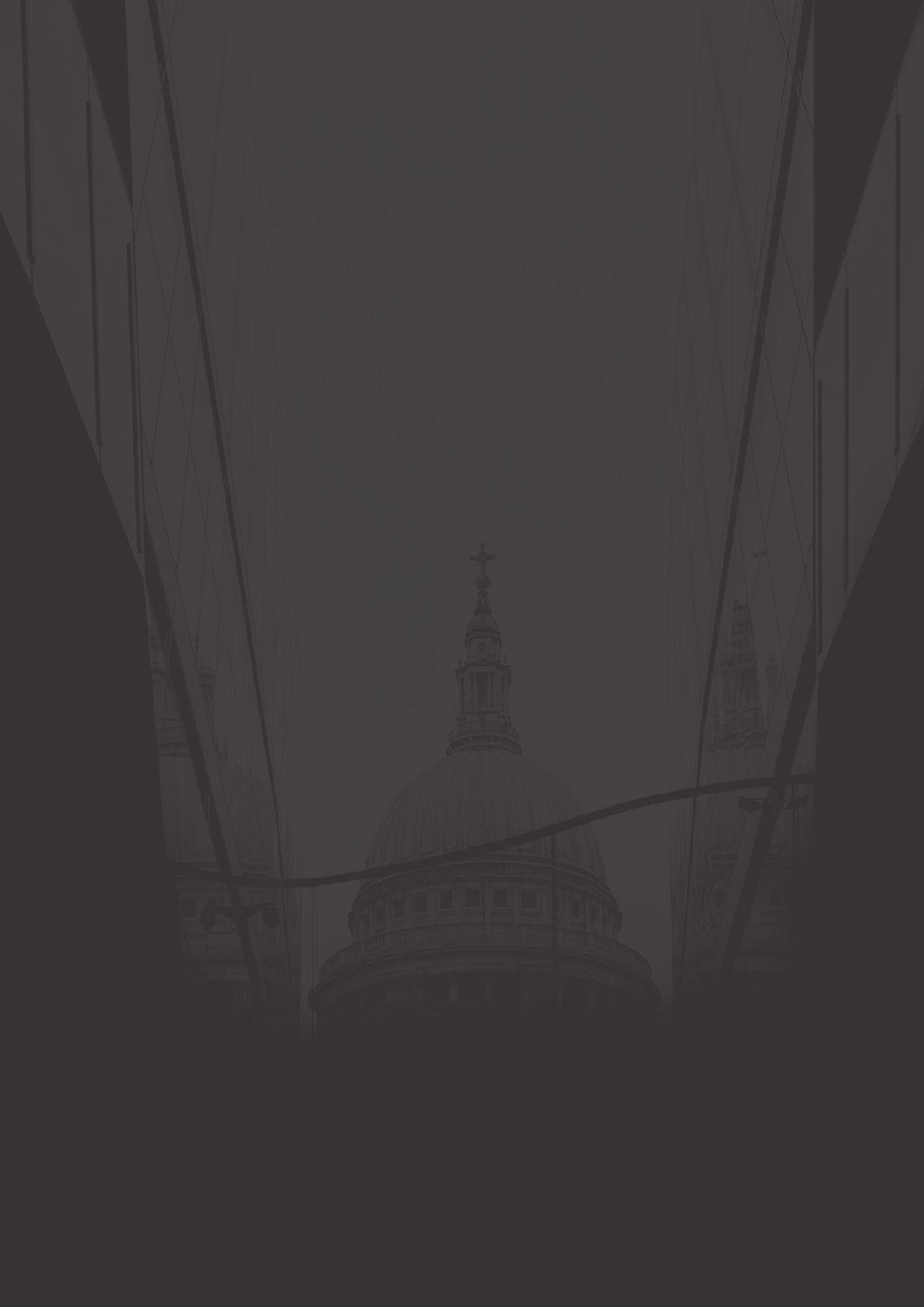# 1. **INTRODUCTION**

«We are the first generation to feel the effect of climate change and the last generation who can do something about it.»

#### Barack Obama

The first United Nations Convention on Climate Change dates back to 1992. Climate change, has been brought again to the forefront of the political scene but this time by an American leader, President Obama in September 2014. He stressed the fact that climate change is a social issue with planetary implications and is an issue with significant effects, as confirmed by the IPCC intergovernmental experts.

The 2015 Paris Agreements was an historical turning point, setting an objective on the international political agenda to fight global warming and its harmful effects on the environment, society and businesses. The objective of the agreement was to limit the temperature increase to 2 degrees compared to the pre-industrial era (this figure has been, after a more exhaustive analysis by the scientists, reduced to 1,5°C).

In 2018, the European Commission, becoming aware of the urgency, adopted its action **plan for** sustainable finance in ten strategical axes. This plan will not only tackle environment issues but also target changes on Social and Governance factors.

The first legislative package of the action plan includes three proposals:

- Establishing a unified EU classification system of sustainable economic activities: the 'taxonomy'.
- Improving disclosure requirements on how institutional investors integrate Environmental, Social and Governance (ESG) factors in their investment process. Implemented via the Sustainable Finance Disclosure Regulation (SFDR)
- Creating a new category of benchmarks which will help investors compare the carbon footprint of their investments. The first measure creates the EU Climate Transition Benchmark (EU CTB) and EU Paris-aligned Benchmark (EU PAB). The second measure defines Environmental, Social and Governance disclosure requirements for all investments benchmarks. Both measures are not covered in this article.

As part of a second milestone, the April 2021 package, the Corporate Sustainability Reporting

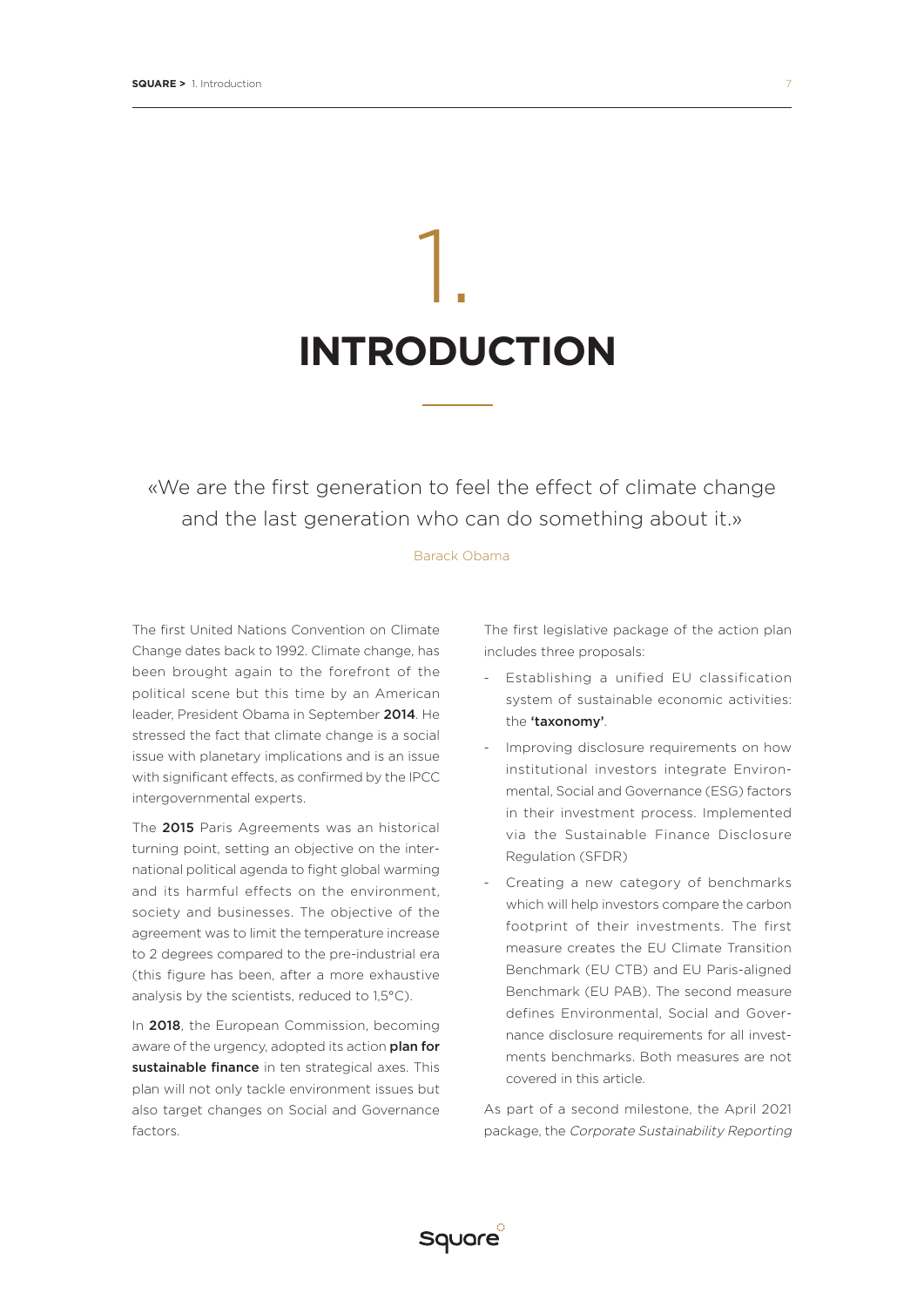Directive (CSRD) amends the Non-Financial Reporting Directive (NFRD). CSRD makes sure corporates produce consistent and comparable sustainability information, increasing transparency on corporate performance for all stakeholders.

Consideration of Environmental, Social and Governance criteria, referred to ESG criteria in the article, by a financial institution is necessary to achieve the objectives of the European Commission, but will not be enough to incentivize people to act.

Europe has equipped itself with a regulatory arsenal to promote changes in those ESG criteria and foster transparency at different levels such as company (CSRD) and investment ones (SFDR). The goal is to give decision-makers, whether they are individuals, companies, institutions or politicians, the opportunity to make informed choices. The European Commission, financial intermediaries, companies, rating agencies and individuals must all collaborate to channel public and private money

into sustainable finance as well as manage sustainability risks.

All those disclosure requirements imply a significant increase in the need for data, new type of data because non-financial data, as for example quantity of CO2 emission, number of liters of water consumed, % of woman at a board of director. Data will be the key element connecting the dots to apply these regulations (taxonomy, SFDR, CSRD) successfully and redirecting cash flows towards sustainable activities. As we will see later on, data generated by compliance to one regulation are used in the others. Compliance with these new regulations requires a huge amount of information, therefore its granularity and quality need to be developed and refined.

This graph shows how, SFDR, CSRD/NFRD and Taxonomy are interconnected and emphasizes the fact that the central point of these directives is the flow of information on non-financial (ESG) criteria.



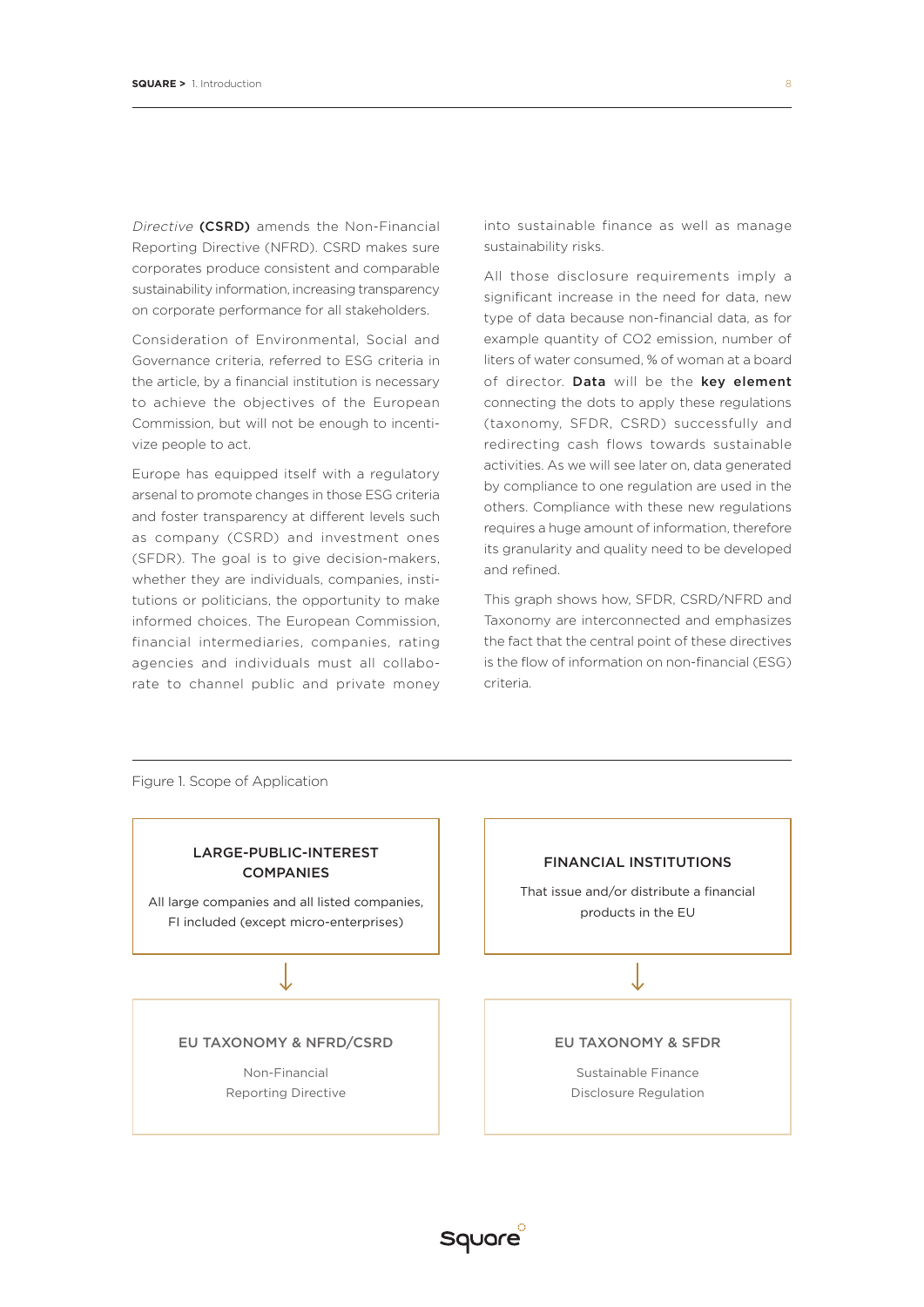## 2. **WHAT DOES ESG STAND FOR?**

ESG. Three letters that bring together Environmental, Social and Governance (ESG) factors to measure the impact of the daily actions and investment choices of companies on society. This view has then been broadened to include the impact society has on companies. It is called double materiality; The first type of materiality relates to how a company affects the world; the second type how the world affects a company.

The idea of extending a company's framework of analysis beyond financial aspects was first brought up by John Elkington in 1994 with the concept of «Triple Bottom Line». In addition to the classic accounting bottom line, there are two others to consider: the planet and people.

In terms of corporate investment, these ESG factors, broaden the scope of investment considerations beyond the classic risk/return trade-off. New regulations, such as CSRD and SFDR, aim to bring awareness to companies about the responsibility they have towards society. If they want to survive in the long term, corporates must include, environmental and societal aspects, in their strategy and adopt an adequate governance.

A factor is defined as "a fact or situation that influences the result of something" and criterion as "a standard by which you judge, decide about, or deal with something"2 . The three ESG factors are broken down into criteria defined by metrics.

Figure 2. The criteria list in not static. An example of this list is shown in the table below, source CFA Institute

#### ENVIRONMENTAL Conservation of the natural

world

- Climate-change and carbon emissions
- Air and water pollution
- Biodiversity
- Deforestation
- Energy efficiency
- Waste management
- Water scarcity

### **SOCIAL**

Consideration of people & relationships

- Customer satisfaction
- Data proctection and privacy
- Gender and diversity
- Employee engagement
- Community relations
- Human rights
- Labor standards

### **GOVERNANCE** a company

- Board composition
- Audit committee structure
- Bribery and corruption
- Executive compensation
- Lobbying
- Political contributions
- Whistleblower schemes

2. Definition of Cambridge Dictionary (https://dictionary.cambridge.org/dictionary/english/criterion)



<sup>1.</sup> Definition of Cambridge Dictionary (https://dictionary.cambridge.org/dictionary/english/factor)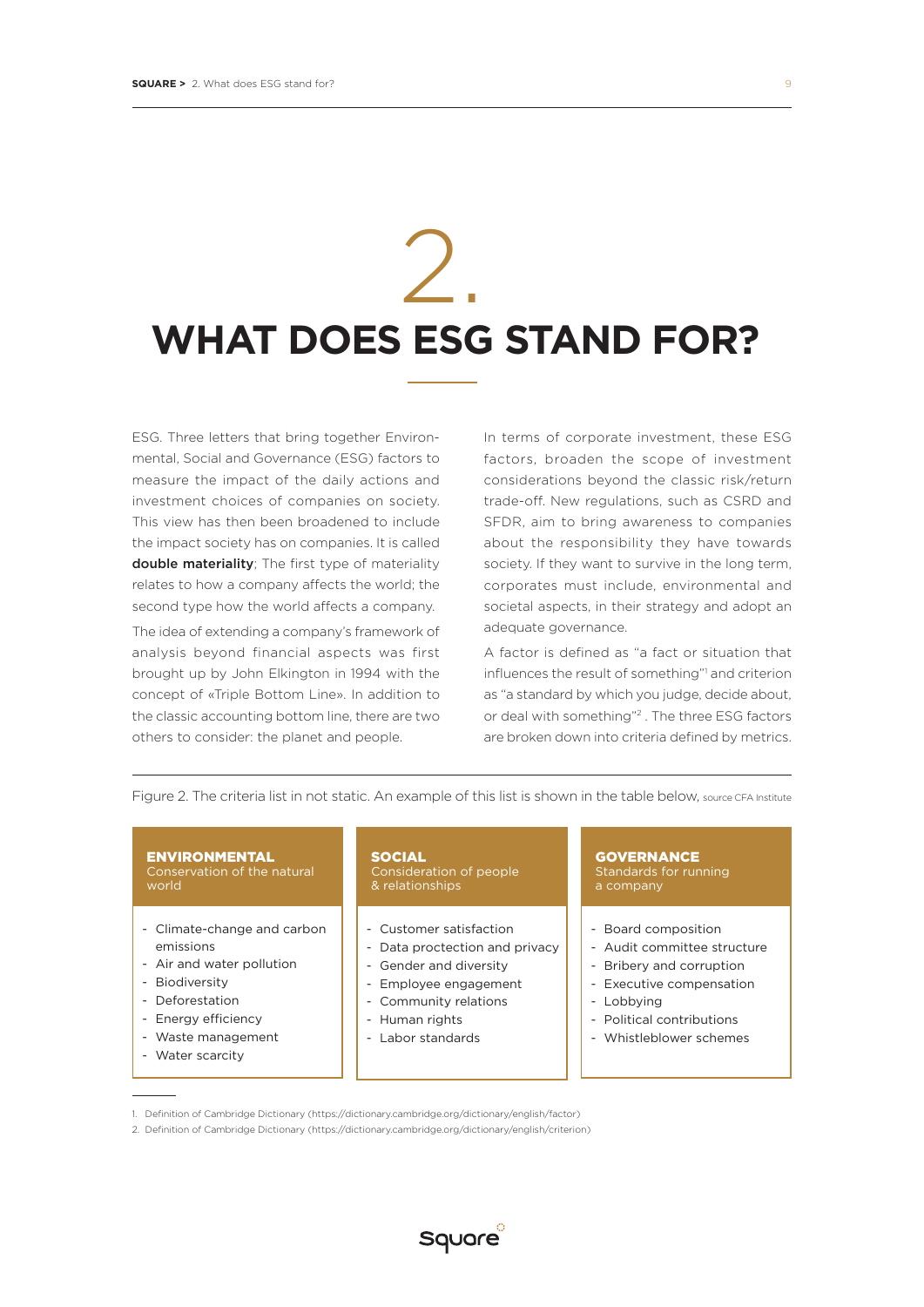### 3. **ACTION PLAN FOR SUSTAINABLE FINANCE**

This action plan in 10 points sets an EU strategy and roadmap for sustainable finance. These 10 points are split in 3 broad objectives.

#### I. Reorienting capital flows towards a more sustainable economy

- Establishing a clear and detailed EU taxonomy, a classification system for sustainable activities
- Creating an EU Green Bond Standard and labels for green financial products
- Fostering investment in sustainable projects
- Incorporating sustainability in financial advice
- Developing sustainability benchmarks

#### II. Mainstreaming sustainability into risk management

- Better integrating sustainability factors in ratings and market research
- Clarifying asset managers' and institutional investors' duties regarding sustainability
- Introducing a 'green supporting factor' in the EU prudential rules for banks and insurance companies

#### III. Fostering transparency and long-termism

- Strengthening sustainability disclosure and accounting rule-making
- Fostering sustainable corporate governance and attenuating short-termism in capital markets

To achieve its objectives, the European Commission has published quidelines that include. notably, the Taxonomy framework, SFDR and NFRD/CSRD.

#### 3.1 TAXONOMY

Taxonomy is the classification that defines which activities (not companies) can be classified as sustainable or not from an environmental point of view.

The current Taxonomy focuses exclusively on environmental issues but a "Social" Taxonomy is under discussion.

It lists economic activities from specific sectors, with performance criteria for their contribution to 6 environmental objectives which are:

- Climate change mitigation
- Climate change adaptation
- The sustainable use and protection of water and marine resources
- The transition to a circular economy
- Pollution prevention and control
- The protection and restoration of biodiversity and ecosystems

To be considered as green, under the taxonomy, an activity carried out in an eligible sector must comply with the three fundamental points below:

- Substantially contribute to at least one of the six environmental objectives defined earlier

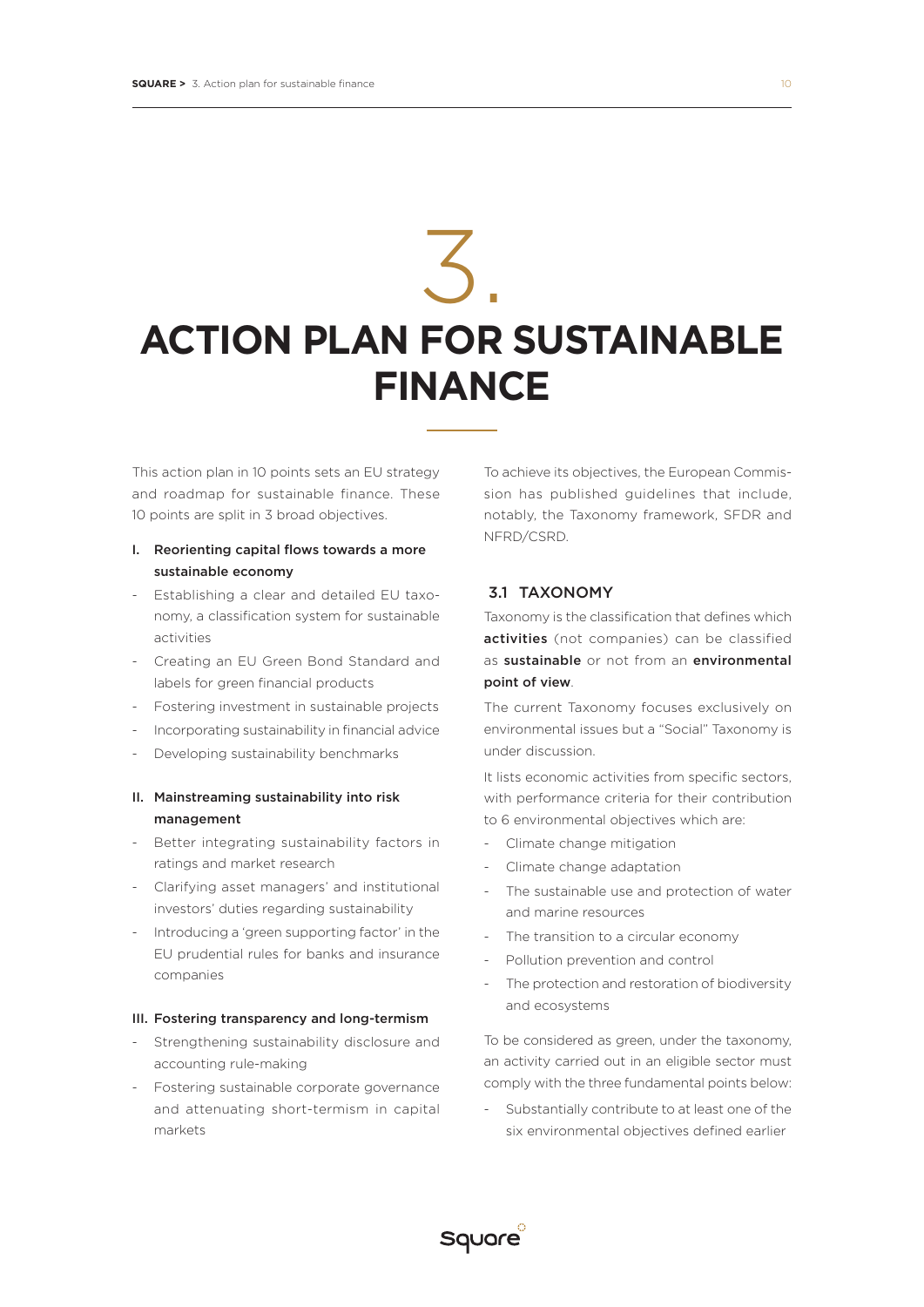- Do no significantly harm (referred to as DNSH) any of the other five environmental objectives
- Comply with minimum safeguards<sup>3</sup>. Safeguards coming from international rules (the International Bill of Human Rights, the OECD Guidelines for Multinational Enterprises, the UN Guiding Principles on Business and Human Rights, and the Declaration of the International Labour Organization on Fundamental Principles and Rights at Work)

In practice 5 steps are necessary to identify the percentage of activities of a company that are considered as green:

- Identify which economic activities are eligible using the NACE4 industrial classification system, among macro-sector (containing green activities) and calculate which percentage those activities represent in the company turnover
- Assess which activities contribute substantially to one of the six environmental activities listed above. All or part of the company's activities may contribute.
- Verify if DNSH criteria are met, based on their specific thresholds.
- Assure does it comply or not with minimum safeguards?
- Calculate the percentage of their green activities.

#### Taxonomy is not a rating or a judgement tool but is a common language to define if the activity is environmentally sustainable.

As we will see, the taxonomy is used in disclosure requirements at different levels of the SFRD and the NFRD/CSRD.

#### 3.2 NFRD AMENDED BY CSRD

To foster transparency and good management, and considering that you can only manage what you have measured, the European Commission requires large companies (financial or not) to disclose information on the way they consider Environmental, Social, and Governance factors on an annual basis. This directive from 2014, in place since 2018, is known as the Non-Financial Reporting Directive, presented as an extension of annual financial reporting requirements.

Companies are required to report on how sustainability issues affect their business and the impact of their activities on people and the environment.

The goal is to help investors, society, organizations, consumers, policy makers evaluate the non-financial performance of a company and encourage them to go further in their effort to take into account the ESG criteria in their decisions by requiring more transparency. The types of information to be disclosed are:

- Environmental matters (E)
- Social matters and treatment of employees  $(S)$
- Respect for human rights (S)
- Diversity on company boards (in terms of age, gender, educational background) (S)
- Anti-corruption and bribery (G)

The European Commission gave non mandatory guidelines on each of those subjects. But quickly there was ample evidence that the information companies reported was not comparable, imprecise and especially not sufficient to have a clear view on their non-financial performance, leading to the need to amend the directive to harmonize the ESG data and avoid greenwashing.

\_3. For more information on Minimum Safeguards see p17 of the report available at https://ec.europa.eu/info/sites/default/files/business<br>economy\_euro/banking\_and\_finance/documents/200309-sustainable-finance-teg-final-repor

<sup>4.</sup> The NACE code is a classification system for economic activities with 615 codes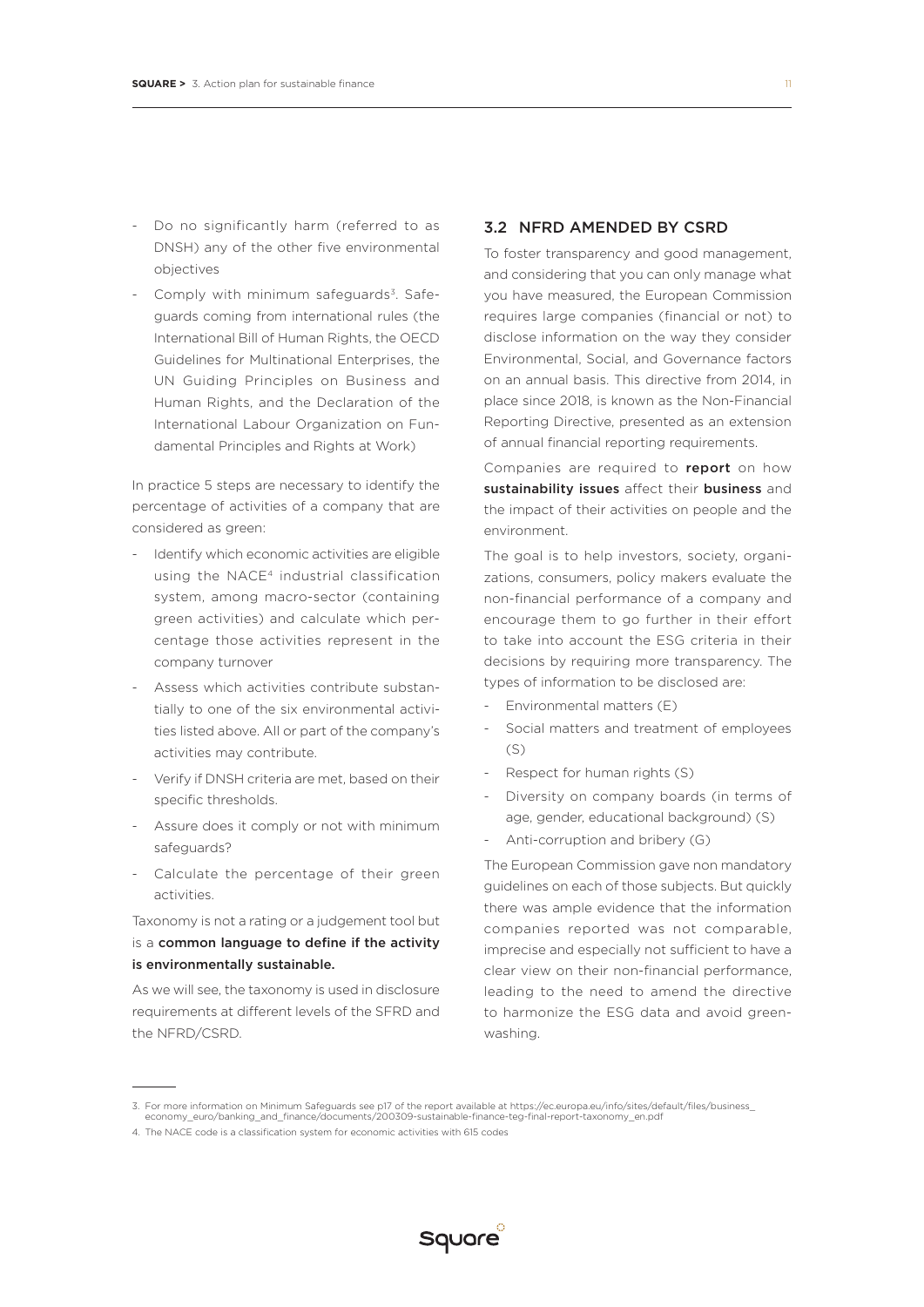The Corporate Sustainability Reporting Directive – CSRD for short -, which will replace the old NFRD for the 2023 exercise, extends the scope of the companies that must comply to this obligation, and is much more specific about the disclosure requirements. The CSRD also imposes an audit of reported information and the machine readability of the report. This requirement for the companies to digitally 'tag' the reported information will allow easy search and comparison thanks the feeds into the European single access point.

The extra-financial data disclosed by the firm under CSRD will be used for the taxonomy and SFDR. Companies failing to properly apply CSRD could be excluded from the asset allocation of funds products which promote or target Environmental and/or Social characteristics and as such losing part of their financing via equity and bonds, hence the importance of data.

#### 3.3 SFDR

The finance sector was always kept away from discussions about sustainability, as the focus was on the environment and the sector was considered "non-polluting". Thus, there was no reason to focus on it. But in recent years, the European Commission recognized the power that billions of euros invested by financial companies could be of use if invested in the "right" companies. This is the reason why the financial world is targeted in the 2018 action plan.

SFDR stands for Sustainable Finance Disclosure Regulation. All manufacturers of financial products (Financial market participants) and financial advisers are concerned by this directive. Do note that financial market participants refer to entities offering financial products where they manage clients' money such as asset managers and institutional investors.

The regulation addresses transparency and comparability issues by requiring that EU investors have the *information* they need to make investment choices in line with their sustainability goals. The target is again to foster transparency on how financial market participants like asset managers and financial advisers integrate sustainability risks and opportunities into their investment decisions and recommendations. SFDR will be implemented in two steps called levels:

Level 1 Transparency on Sustainability risks, Principal Adverse Impacts, ESG approach and positioning of financial products (§6, 8 or 9) applies since March 2021.

Level 2 Regulatory Technical Standards (RTS) developed by the European Supervisory Authorities (ESAs). The Principal Adverse Impact indicators and metrics as well as reporting templates are defined there. Expected to apply from January 2022.

Whereas sustainability factors can have a positive impact and represent an opportunity in investments with ESG objectives, they can also represent a risk embedded in the investment. SFDR requires disclosure on the negative impacts and positive ones when needed.

To do so, SFDR introduces two key elements focusing on the double materiality perspective of negative impacts:

- a) Sustainability risk defined as « An event or situation in the environmental, social or governance field which, if it occurs, could have a material negative impact on the value of the investment»5. The most known being climate risk (physical and transition risks).
- b) PAIs (Principal Adverse Impacts): refers to the negative consequences of investments based on ESG criteria. Said another way, the



<sup>5.</sup> Source: Art 2(22) SFDR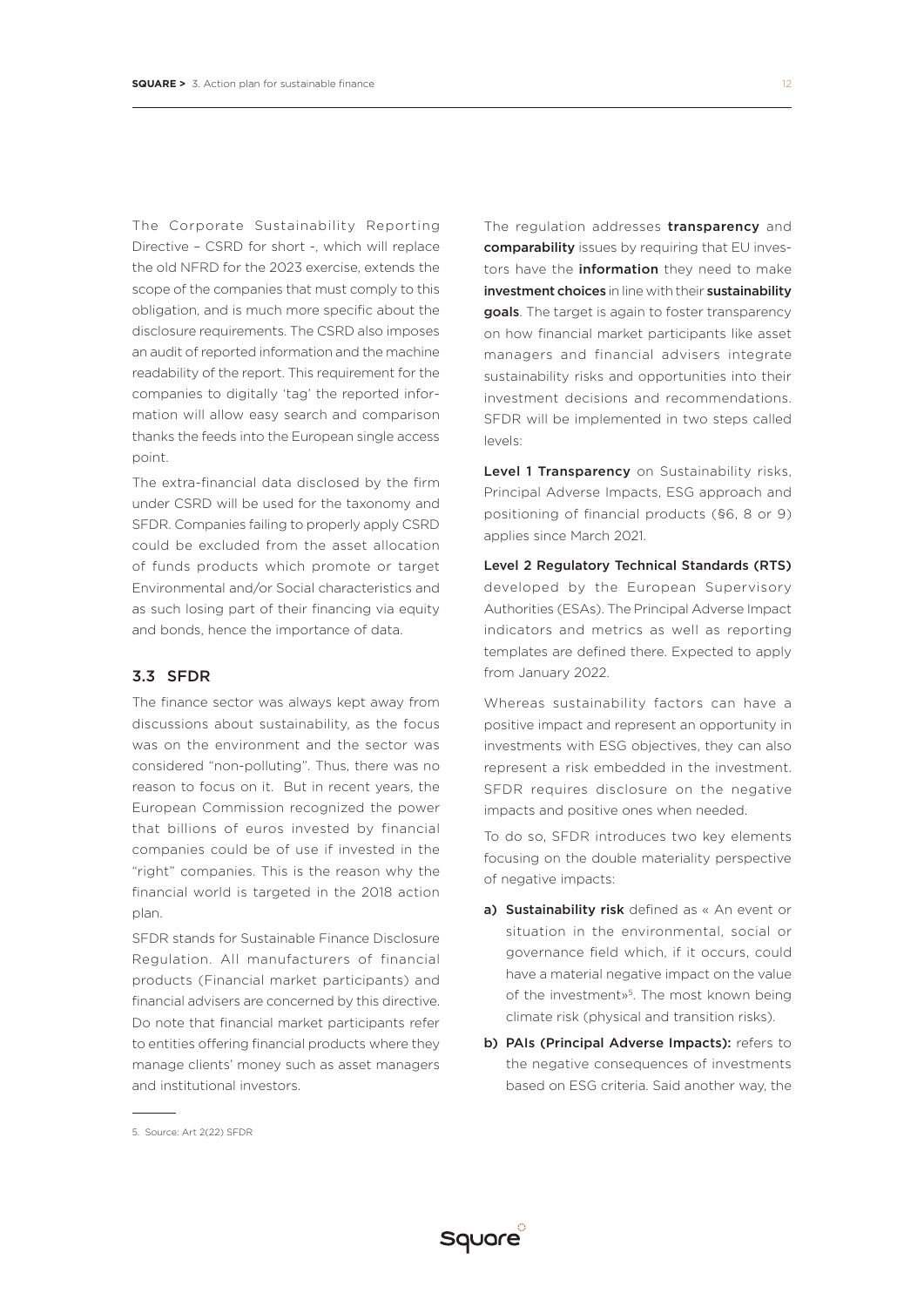negative effects, investments present to environmental, social and governance issues. They are defined by quantitative indicators in the RTS (Regulatory Technical Standards).

a) and b) are part of all the elements that should be disclosed. Disclosures will be required at the entity and at the product level, as well on website, pre-contractual information as on periodic reports.

#### Disclosures undertaken at entity level are:

- Policies on the integration of sustainability risks in all investment decision-making processes and advice for financial products.
- Statements on due diligence Policies regarding principal adverse impacts on sustainability matters (PAIs). Do market players and financial advisers consider negative externalities on ESG when making investment decision or advice?
- Remuneration policies are consistent with sustainability objective?

Disclosure at entity level is done online.

#### Disclosures undertaken at product level are:

- Description of the product characteristics and objectives.
- How the product considers PAIs?
- How sustainability risk affects product's value? Assessment methodology and results is disclosed. If not relevant, why it is.

Those requirements are for both ESG-related and non-ESG products.

ESG products are classified by the market player or advisor, as article 6, 8 or 9 products.

Article 8 products promote Environmental and/ or Social characteristics and give additional information. Information on how promoted characteristics are met and followed in time, as well as information on the percentage of taxonomy compatibility of the product. For example: an equity fund invests in 50 stocks and disclose that 30% of its investments is sustainable from an environmental point of view following the taxonomy. These products may or may not use a benchmark as index references.

Article 9 products target sustainable investment, they have sustainability as objective and disclose how it is achieved as well as their percentage of taxonomy compatibility. These products should use a benchmark as index reference.

If the product is neither classified as 8, nor 9 then it is classified as article 6.

Article 6 products do not take into account ESG criteria at all or taking them into account but to a limited extent. Example: A fund that takes into account some excluding criteria, as no stock from the weapons industry, but without establishing including one, as focus on renewable energy.

To comply with SFDR disclosures, companies will need to use the Taxonomy framework and rely on the information the investee companies disclose in their CSRD reports. The big challenge of those disclosures will be the gathering of those extra financial data. Data needed for CSRD disclosure but also data needed by financial institutions for their own disclosure requirements under the SFDR. From the quality of the data disclosed by the firm under CSRD will depend the quality of the SFDR reporting and the precision of their reported percentage of green activities under the taxonomy. We are at the beginning of the process but it is expected that as time goes by, the data providers will get better organized.

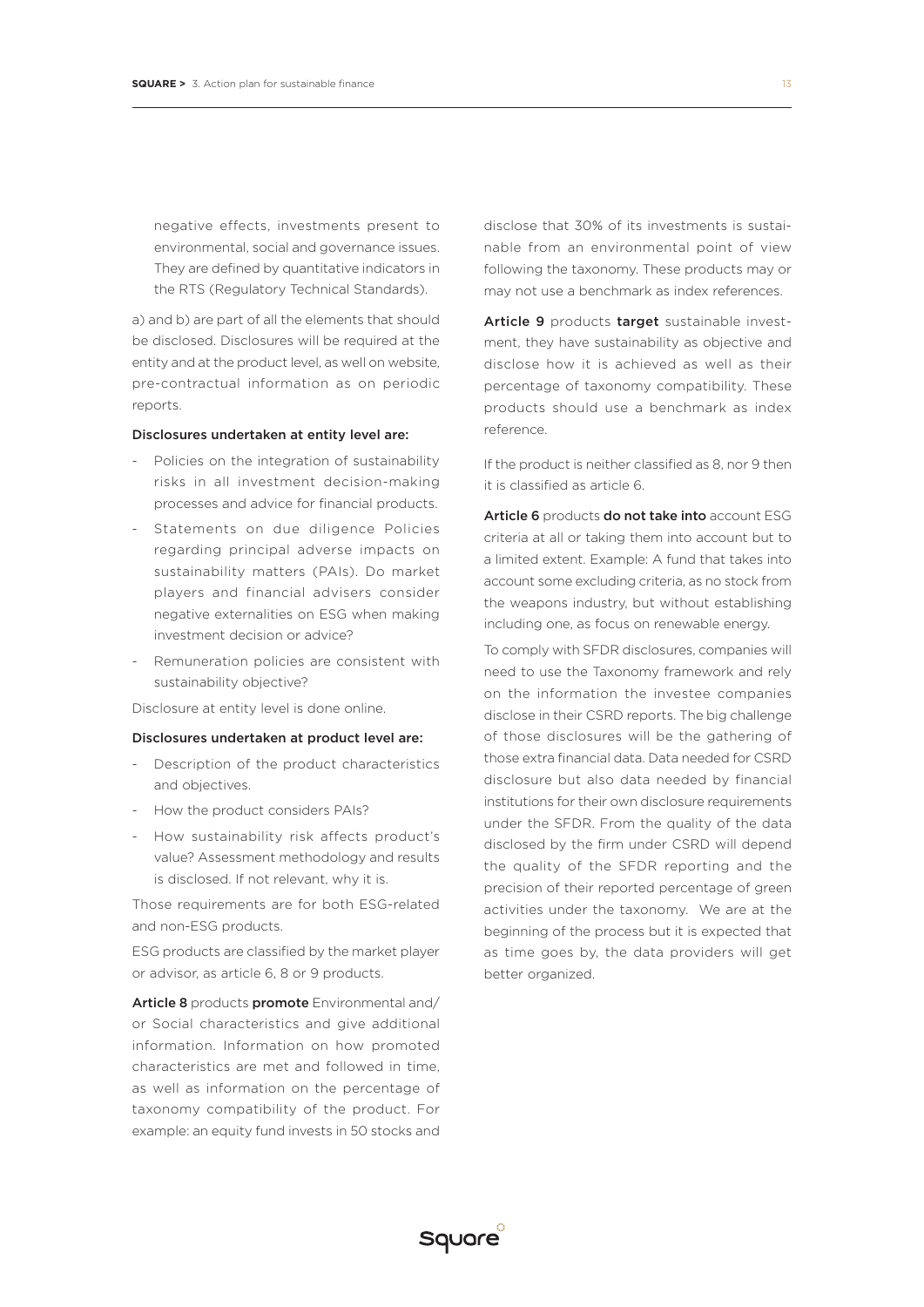#### Figure 3. ESG Regulatory Timeline



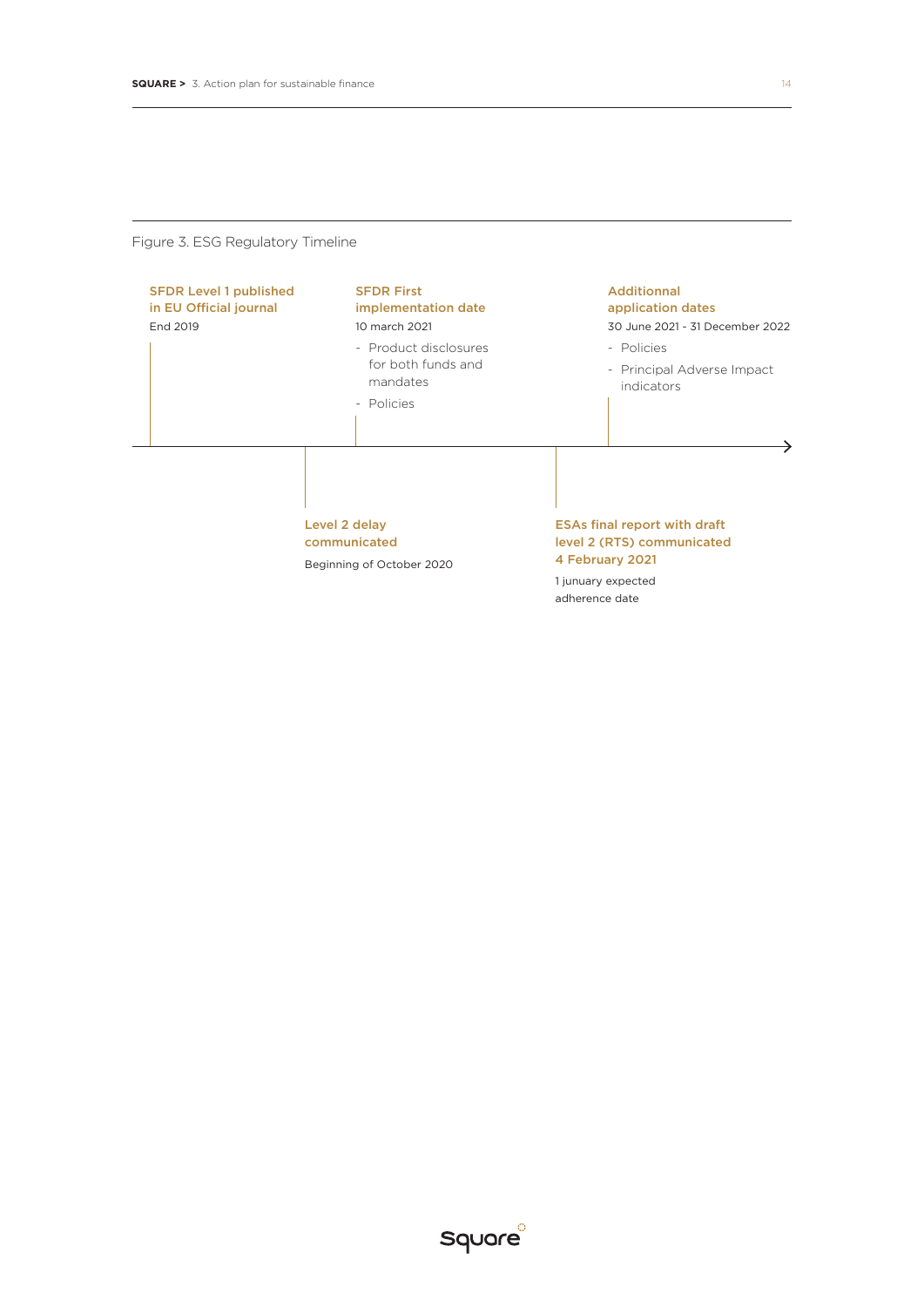# 4. **CONCLUSION**

With climate change concerns growing rapidly, the public opinion has evolved towards more eco-friendly and sustainable decisions and practices. To address this, the European Union released an action plan in 2018 for financing sustainable growth. From the first package came SFDR, CSRD regulations as well as the EU taxonomy, which will allow investors to make informed decisions on whether their investments are sustainable or not. Therefore, data will play a

key role by connecting these regulations and will be at the center of future investments decisions. Companies will be pressured to take ESG principles into account and include non-financial data into their reporting, or their relative attractiveness and brand image might suffer. This first package of regulations was a convincing tool to start addressing these generational issues, and one can expect more to come in the foreseeable future.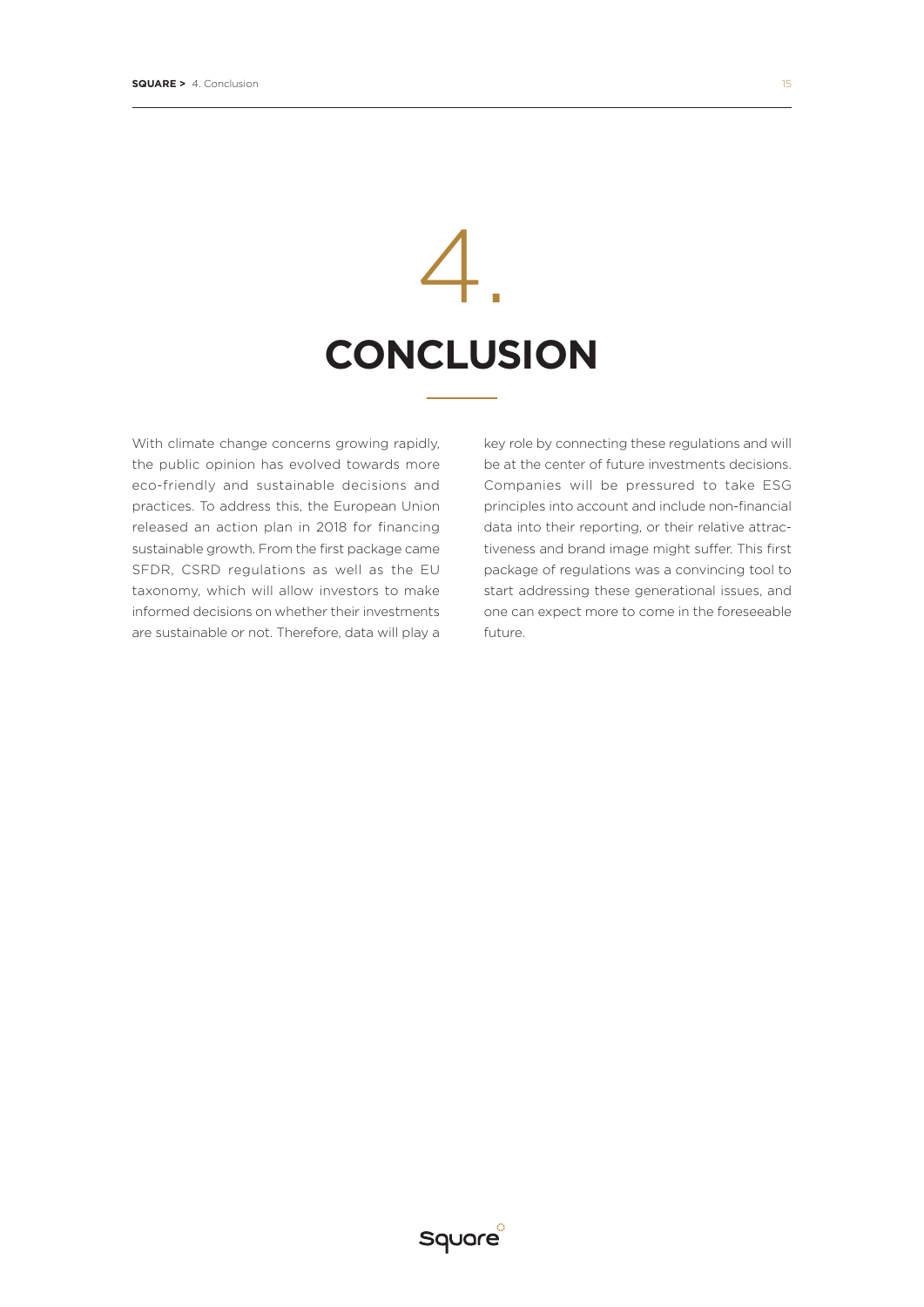# 5. **SOURCES**

- https://www.spglobal.com/ marketintelligence/en/news-insights/blog/ what-is-the-impact-of-the-eu-sustainablefinance-disclosure-regulation-sfdr
- https://www.degroofpetercam.be/content/ atom/contentRepository/content/Global%20 Sustainable%20Investment%20Policy%20 public\_FR%20FINAL.PDF?id=f7cb40c6- 3e5a-4f43-a7a7-d4c816e46448
- https://www.nnip.com/fr-BE/professional/ insights/articles/decrypter-lareglementation-de-lue-en-matierede-durabilite-publication-dinformationset-taxonomie
- https://ec.europa.eu/info/sites/default/files/ business\_economy\_euro/events/documents/ finance-events-190624-presentationtaxonomy\_en.pdf
- https://www.ashurst.com/en/news-andinsights/legal-updates/esg-disclosuresregulation/
- https://www.matheson.com/docs/defaultsource/sustainable-finance/165\_sfdrfactsheet--the-principal-adverse-impactstatement.pdf?sfvrsn=e9e0b170\_4
- https://www.citi.com/mss/solutions/pfss/ solutions/fund/fiduciary-services/assets/ docs/complexity/sustainable-finance/ Principal-Adverse-Impacts.pdf
- https://www.esginvestor.net/revised-nfrdto-fuel-sfdr-taxonomy-compliance/
- https://app.joinblink.com/#/hub/ bb124e18-71cb-4103-9adf-7148f0ce9c05 (blink docu transition vers la finance durable)
- https://www.eba.europa.eu/sites/default/ documents/files/document\_library/ Publications/Draft%20Technical%20 Standards/2021/962778/JC%202021%20 03%20-%20Joint%20ESAs%20Final%20 Report%20on%20RTS%20under%20SFDR.pdf
- https://www.sequantis.com/sfdr-regulationdisclosure-sustainable-finance/
- https://www.blackrock.com/be/individual/fr/ literature/publication/blk-esg-investmentstatement-web.pdf
- https://www.sustainalytics.com/landingpages/sustainable-finance-disclosureregulation-solutions
- https://ec.europa.eu/clima/policies/ eu-climate-action\_fr
- https://www.ing.be/fr/retail/investing/ invest-at-ing/sustainable-finance-disclosureregulation
- https://internationalbanker.com/finance/ what-is-the-sustainable-finance-disclosureregulation/

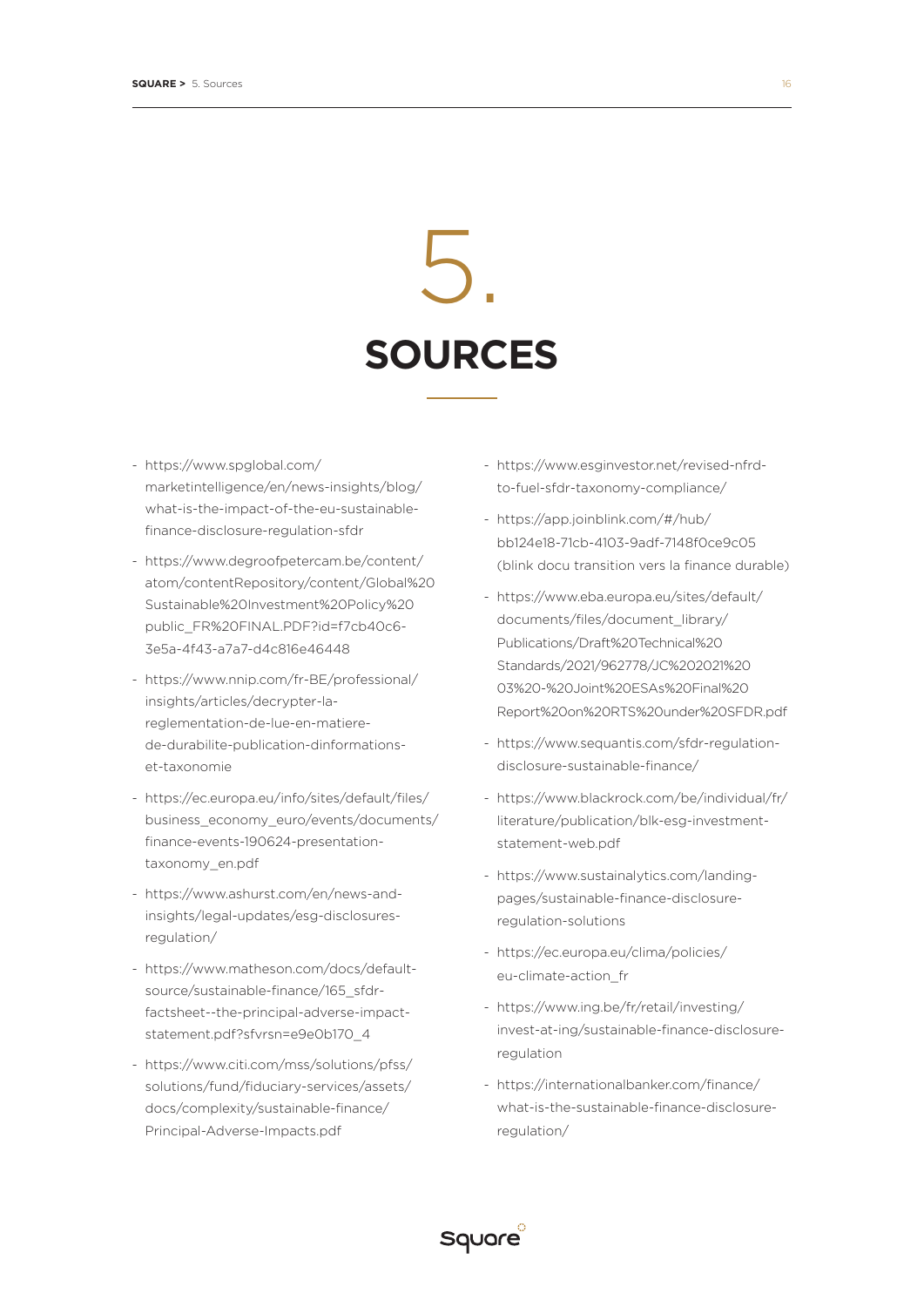- https://ec.europa.eu/info/business-economyeuro/banking-and-finance/sustainablefinance/overview-sustainable-finance\_fr
- https://ec.europa.eu/info/publications/ sustainable-finance-renewed-strategy\_fr
- https://sustain.wisconsin.edu/sustainability/ triple-bottom-line/
- https://www.globalreporting.org/about-gri/ mission-history/
- https://www.cfainstitute.org/en/research/ esg-investing
- https://www.lexgo.be/storage/2021/May/ week3/210517121938sfdr-implementationtimeline-1.pdf
- https://ec.europa.eu/info/business-economy-euro/banking-and-finance/sustainable-finance/sustainability-related-disclosure-financial-services-sector\_en
- https://www.msci.com/documents/ 1296102/23003857/SFDR\_Proposed+ Article+6-8-9+Mapping+Framework\_ Analysis+of+MSCI+ESG+Indexes.pdf/ 6d08ba0c-421f-5284-7a1a-6118e9b5f887?t=1617188112811
- https://www.business-humanrights.org/en/ latest-news/eu-commission-action-plan-on-sustainable-finance/

- https://ec.europa.eu/info/sites/default/files/ business\_economy\_euro/banking\_and finance/documents/200309-sustainablefinance-teg-final-report-taxonomy\_en.pdf

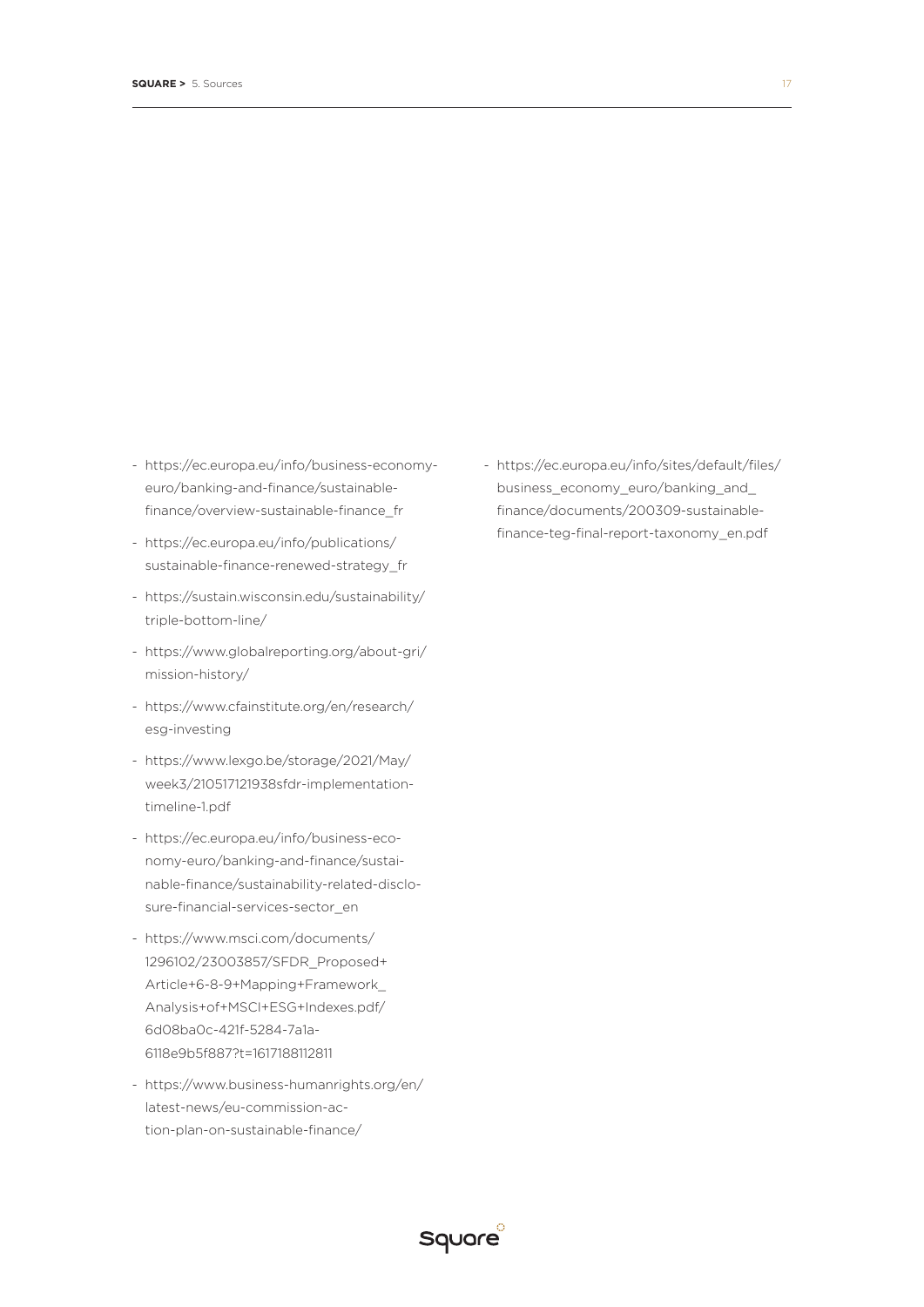### **About the author**



Caroline Van Avermaet, CFA has 17 years of experience in the financial services industry (Banking & Insurance). She has worked with very different financial institution, in Belgium and Luxembourg. Throughout her career, she has

been successively, Senior Portfolio Manager, covering UHNWI, working as Asset Manager, Product Manager responsible for investment products and Project Manager in charge of the integration of an asset management software. She has joined Initio in 2021 as senior manager.

Jérôme Verhaegen, CFA has built up an expertise in financial pro-



ducts and client relationships throughout his career in banks and corporations. Starting his career as auditor, he developed in-depth skills around accounting and organizational processes. Working in financial markets brought

him knowledge of market behaviors, financial products and portfolio optimization. In his last front office role, he was exposed to treasury management programs. Jérôme is now IT project manager for the Risk department of a Bank. Entrepreneurial, Jérôme is also the co-founder of a start-up. He has joined Initio in 2021 as senior manager.

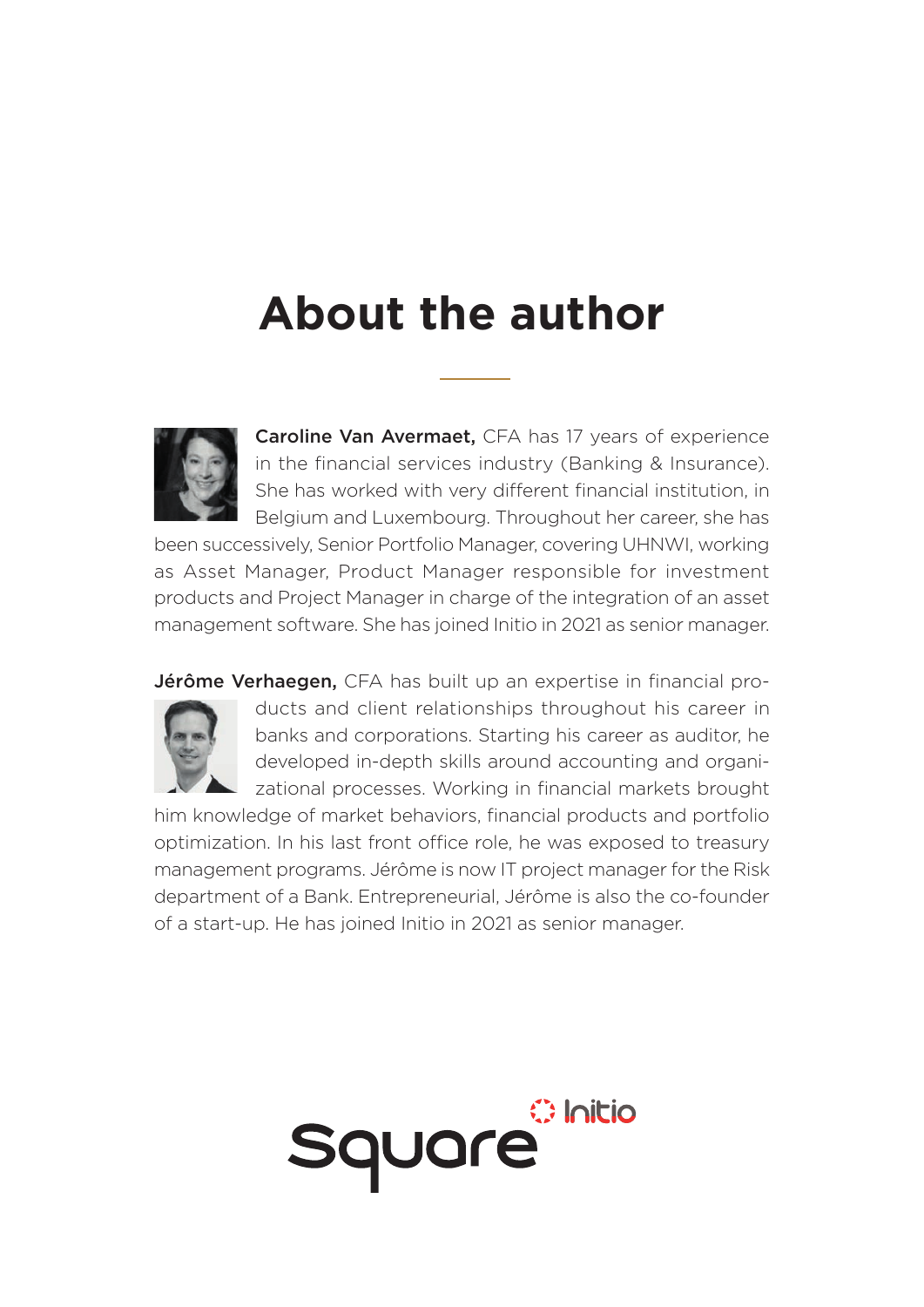



Boulevard General Wahislaan, 17 Brussels, 1030 Belgium +32 (0)2 669 77 44 brussels@initio.eu

*Crédits Unsplash : Pietro de Grandi (p. 1), Jake Johnson (p.6).*